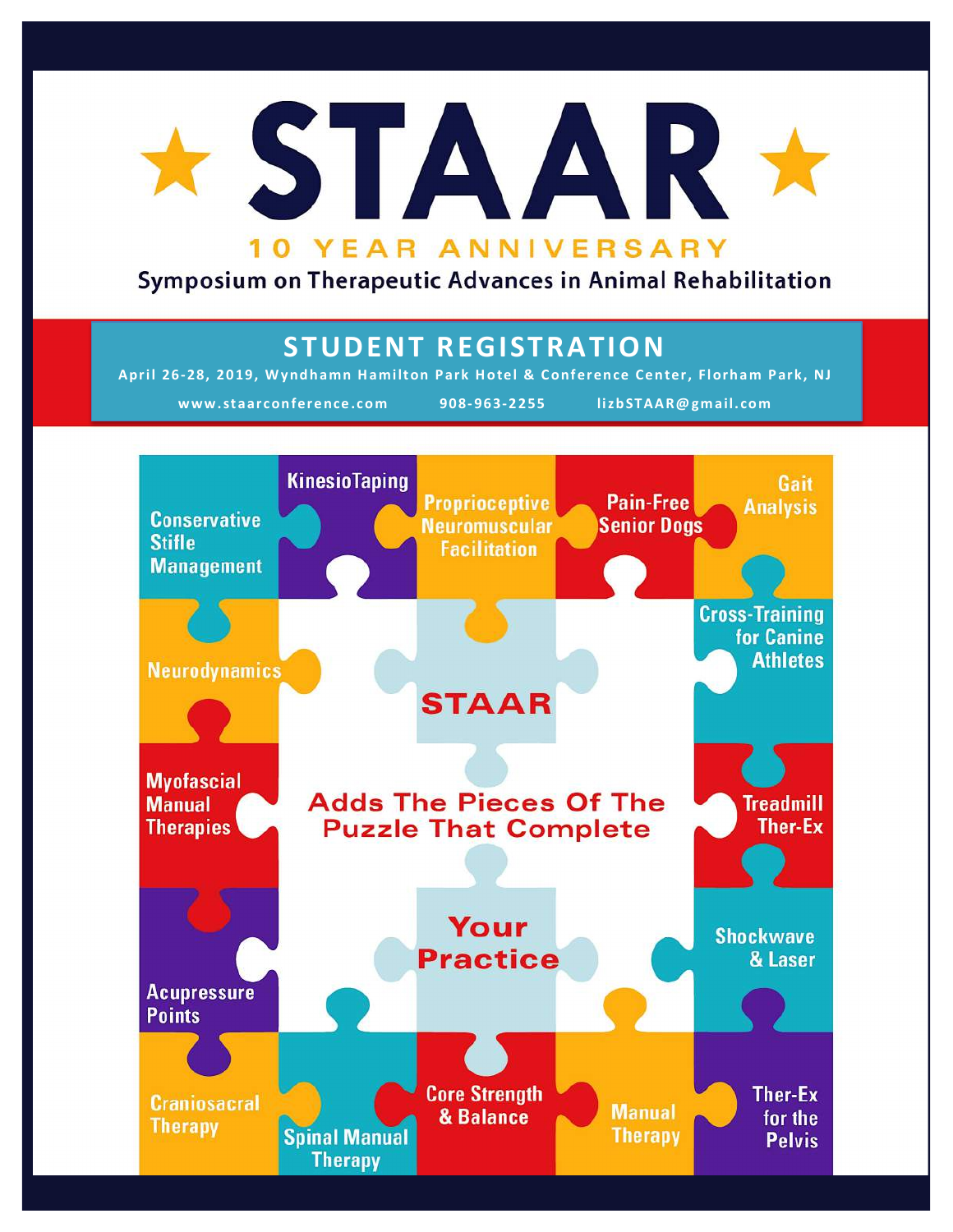# $\star$ STAAR $\star$

# WORKSHOP COURSE SELECTION & REGISTRATION

### **OPPORTUNITIES FOR HUMAN PHYSICAL THERAPISTS, PHYSICAL THERAPY STUDENTS, AND VETERINARY MEDICINE STUDENTS**

#### **WORKSHOP OBSERVATION/AUDIT OPPORTUNITIES**

- Observe and audit workshops in canine rehabilitation and physical therapy led by the leaders and pioneers in the field
- **Observe treatments on live dogs workshops are performed with live dogs to add and enhance practical skills and techniques**
- While on break, explore the Exhibit Hall and learn about the tools, modalities, services, and products used in the canine rehabilitative environment
- Meet canine rehabilitation practitioners (PTs, veterinarians, and veterinary technicians) who are well-established and respected in the field and make valuable connections

### **ROUNDTABLE DISCUSSION**

**Roundtable discussion is geared toward assisting human PTs in transitioning to working with canines** in a veterinary physical therapy and rehabilitation setting (PT-only class)

Workshop observation/audit space is limited to 5 students per class and are available on a first-come, first-served basis. Roundtable Discussion Group is limited to 40 students. Workshop notes are available for an additional fee. Courses do not provide continuing education credits for students. Students are not permitted to handle live animals and are asked to observe only; questions/comments should be saved for class breaks. Not all STAAR workshops are available for this program so please refer to this Registration Form only. Limit 2 workshop selections per student (does not include Roundtable Discussion).

#### **MUST BE SIGNED AND SUBMITTED ALONG WITH REGISTRATION**

\_\_\_\_\_\_\_\_\_\_\_\_\_\_\_\_\_\_\_\_\_\_\_\_\_\_\_\_\_\_\_\_\_\_\_ \_\_\_\_\_\_\_\_\_\_\_\_\_\_\_\_\_\_\_\_\_\_\_\_\_\_\_\_\_\_\_\_\_\_\_ \_\_\_\_\_\_\_\_\_\_\_

- Workshop choices are on a first-come, first-served basis, and are honored when full payment is received and processed.
- You will receive a confirmation e-mail with course schedule once payment is made in full.
- Students will be required to sign a Release of Liability upon arrival and registration at STAAR.
- Dates, locations, instructors and/or costs are subject to change.
- Requests for refunds must be submitted via the **CANCELLATION POLICY AND REFUND REQUEST FORM** (*available online at www.staarconference.com*).
- STAAR refunds are not issued for late arrivals or absenteeism and are non-transferable.

I have read, understood, and agree to the Student Responsibilities.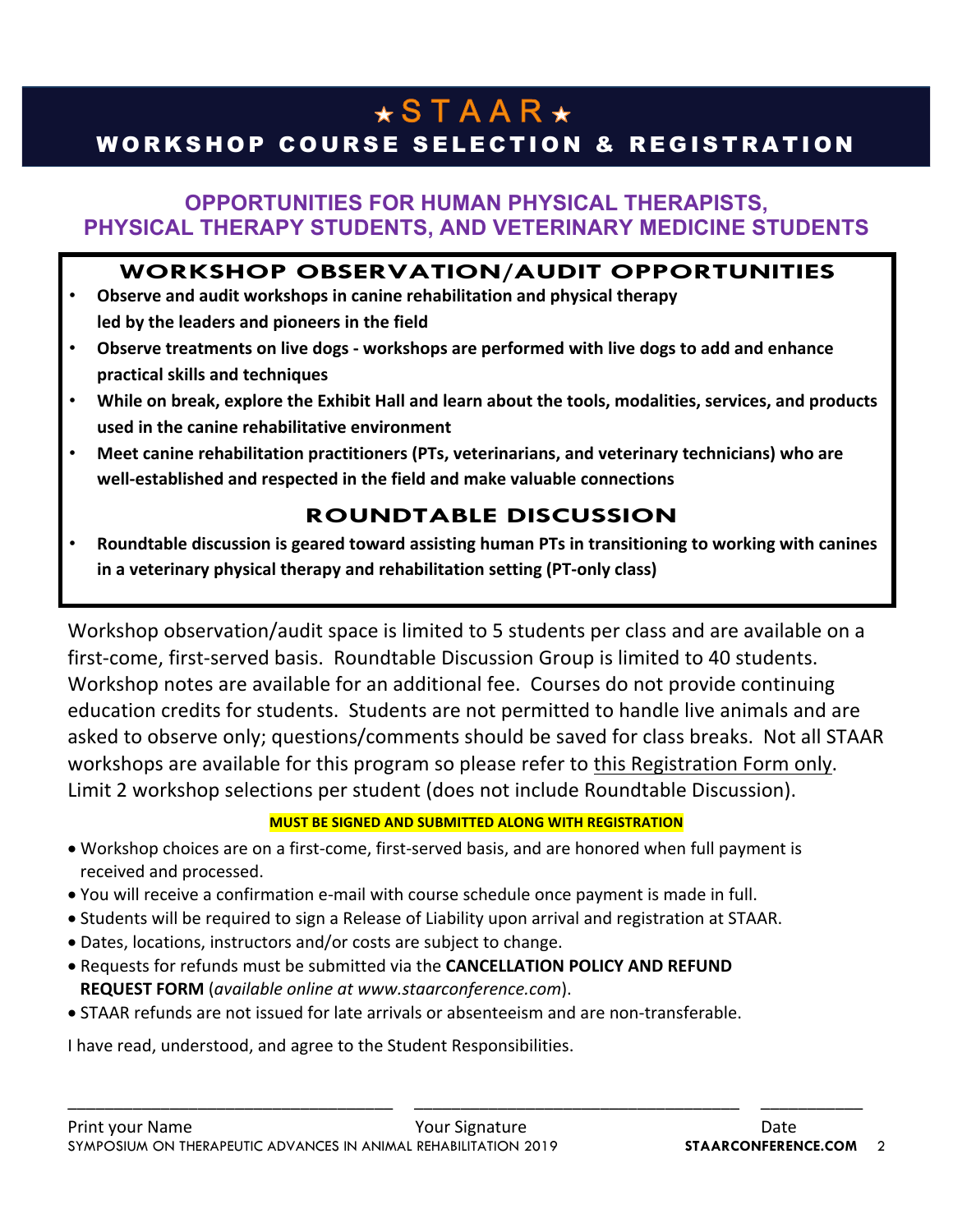#### Please complete the **Worksheet** and **Billing Information** below

Place an " $X$ " in the  $\Box$  boxe(s) below to indicate your choice(s).

| SYMPOSIUM WORKSHOP LABS WORKSHEET                                      |                                                                                                                                                                                                                                                                                                                                                                                                                                                                                                                                                                                                                                                                                                                                                                           |  |  |  |
|------------------------------------------------------------------------|---------------------------------------------------------------------------------------------------------------------------------------------------------------------------------------------------------------------------------------------------------------------------------------------------------------------------------------------------------------------------------------------------------------------------------------------------------------------------------------------------------------------------------------------------------------------------------------------------------------------------------------------------------------------------------------------------------------------------------------------------------------------------|--|--|--|
| <b>FRIDAY, APRIL 26</b>                                                |                                                                                                                                                                                                                                                                                                                                                                                                                                                                                                                                                                                                                                                                                                                                                                           |  |  |  |
| $1/2$ DAY<br><b>MORNING</b><br><b>WORKSHOP</b>                         | TITLE: Keeping Geriatric Patients Mobile and Pain Free: Home Care and Pain Management<br><b>INSTRUCTOR:</b> Carmella C. Nugent Britt, DVM, CCRT<br>$\square$ \$120<br>$\Box$ \$150 (with course notes)<br>TIME: 8:30am - 12:45pm                                                                                                                                                                                                                                                                                                                                                                                                                                                                                                                                          |  |  |  |
| $1/2$ DAY<br><b>WORKSHOPS</b><br><b>AFTERNOON</b><br><b>CHOICES</b>    | TITLE: Mulligan Principles and Applications for Mobilization of the Canine Spine<br>INSTRUCTOR: Debbie (Gross) Torraca, DPT, MSPT, Dip ABPTS, CCRP<br>TIME: 2:15pm - 6:30pm (workshop repeated Saturday AM)<br>$\square$ \$120<br>$\Box$ \$150 (with course notes)<br>TITLE: Objective and Subjective Gait Analysis: Improve Your Clinical Skills, Research Capacity,<br>and Profitability<br><b>INSTRUCTOR: Jennifer Repac, DVM, CVA, CCRT</b><br>TIME: 2:15pm - 6:30pm<br>$\square$ \$120<br>$\Box$ \$150 (with course notes)<br>TITLE: Cross-Training and Rehabilitation for the High-Performance Athlete<br><b>INSTRUCTOR: Ria Acciani, MPT, CCRP</b><br>TIME: 2:15pm - 6:30pm (workshop repeated Saturday AM)<br>$\square$ \$120<br>$\Box$ \$150 (with course notes) |  |  |  |
| <b>SATURDAY, APRIL 27</b>                                              |                                                                                                                                                                                                                                                                                                                                                                                                                                                                                                                                                                                                                                                                                                                                                                           |  |  |  |
| <b>1/2 DAY</b><br><b>WORKSHOPS</b><br><b>MORNING</b><br><b>CHOICES</b> | TITLE: Cross-Training and Rehabilitation for the High-Performance Athlete<br><b>INSTRUCTOR:</b> Ria Acciani, MPT, CCRP<br>TIME: 8:30am - 12:45pm (workshop repeated Friday PM)<br><b>S120</b><br>$\bigcup$ \$150 (with course notes)<br>TITLE: Tap Into Your Patient's Potential with Kinesiotaping<br><b>INSTRUCTOR:</b> Amie Lamoreaux Hesbach, PT, DPT, CCRP, CCRT<br>TIME: 8:30am - 12:45pm<br>$\square$ \$120<br>$\Box$ \$150 (with course notes)<br>TITLE: Mulligan Principles and Applications for Mobilization of the Canine Spine<br><b>INSTRUCTOR:</b> Debbie (Gross) Torraca, DPT, MSPT, Dip ABPTS, CCRP<br>TIME: 8:30am - 12:45pm (workshop repeated Friday PM)<br>$\square$ \$120<br>$\Box$ \$150 (with course notes)                                        |  |  |  |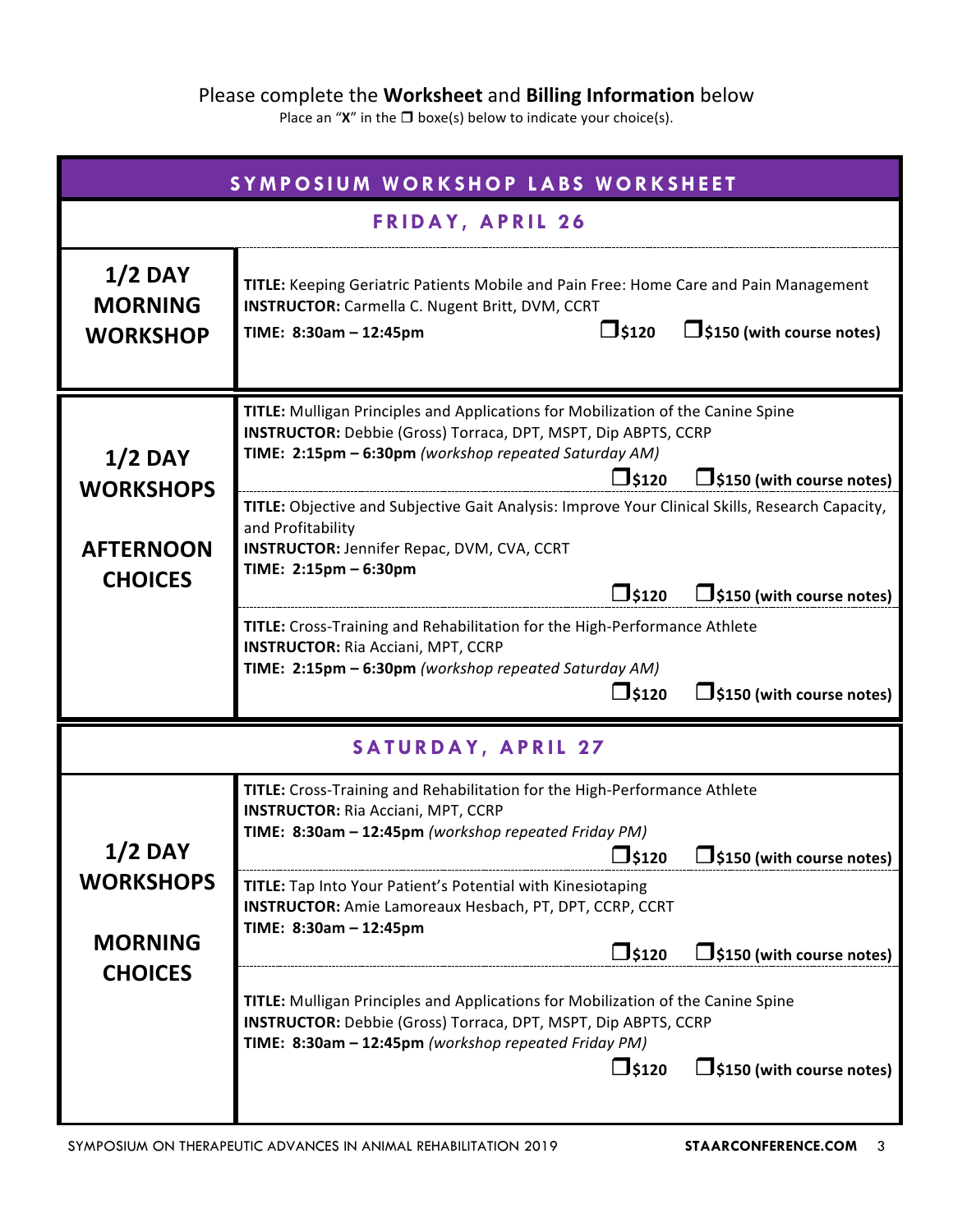| SATURDAY, APRIL 27 - continued                  |                                                                                                                                                                                                                                                                        |  |  |  |
|-------------------------------------------------|------------------------------------------------------------------------------------------------------------------------------------------------------------------------------------------------------------------------------------------------------------------------|--|--|--|
| 2-HOUR<br><b>WORKSHOPS</b><br><b>MORNING</b>    | TITLE: Senior Dogs - Common Issues and the Use of Laser on Acupuncture Points<br><b>INSTRUCTOR:</b> Carrie Smith, BScPT, CCRT, CAFCI<br>TIME: 8:30am - 10:30am (workshop repeated Saturday PM)<br>□\$60<br>$\Box$ \$90 (with course notes)                             |  |  |  |
| <b>CHOICES</b>                                  | TITLE: Creating a Senior Dog Mobility and Exercise Program for Your Clinic and Your Clients<br><b>INSTRUCTOR:</b> Carrie Smith, BScPT, CCRT, CAFCI<br>TIME: 10:45am - 12:45pm (workshop repeated Saturday PM)<br>コ\$60<br>$\Box$ \$90 (with course notes)              |  |  |  |
| $\frac{1}{2}$ DAY<br><b>WORKSHOPS</b>           | <b>TITLE:</b> Introduction to Craniosacral Therapy<br>INSTRUCTOR: Laurie Edge-Hughes, BScPT, MAnimSt (Animal Physio), CAFCI, CCRT<br>TIME: 2:15pm - 6:30pm<br>$\square$ \$120<br>$\Box$ \$150 (with course notes)                                                      |  |  |  |
| <b>AFTERNOON</b><br><b>CHOICES</b>              | TITLE: The "Core" of Therapeutic Exercise for Alignment, Balance, and Control<br>INSTRUCTOR: Amie Lamoreaux Hesbach, PT, DPT, CCRP, CCRT<br>TIME: 2:15pm - 6:30pm<br>$\square$ \$120<br>$\Box$ \$150 (with course notes)                                               |  |  |  |
| 2-HOUR<br><b>WORKSHOPS</b><br><b>AFTERNOON</b>  | TITLE: Creating a Senior Dog Mobility and Exercise Program for Your Clinic and Your Clients<br><b>INSTRUCTOR:</b> Carrie Smith, BScPT, CCRT, CAFCI<br>TIME: 2:15pm - 4:15pm (workshop repeated Saturday AM)<br>□\$60<br>$\Box$ \$90 (with course notes)                |  |  |  |
| <b>CHOICES</b>                                  | TITLE: Senior Dogs - Common Issues and the Use of Laser on Acupuncture Points<br><b>INSTRUCTOR:</b> Carrie Smith, BScPT, CCRT, CAFCI<br>TIME: 4:30pm - 6:30pm (workshop repeated Saturday AM)<br>$\Box$ \$60<br>$\Box$ \$90 (with course notes)                        |  |  |  |
| SYMPOSIUM ROUNTABLE DISCUSSION GROUPS WORKSHEET |                                                                                                                                                                                                                                                                        |  |  |  |
| <b>SUNDAY, APRIL 28</b>                         |                                                                                                                                                                                                                                                                        |  |  |  |
| <b>ROUND</b><br><b>TABLE</b>                    | <b>TITLE:</b> Transitioning from Humans to Canines<br>TIME: 9:00am - 12:00pm<br><b>INSTRUCTOR: Francisco Maia, PT, DPT, CCRT</b><br><b>COURSE RATING:</b> open to Physical Therapists and Physical Therapy Students only<br>$\Box$ \$94<br><b>MAX PARTICIPANTS: 40</b> |  |  |  |
| <b>END NOON</b>                                 |                                                                                                                                                                                                                                                                        |  |  |  |

SYMPOSIUM ON THERAPEUTIC ADVANCES IN ANIMAL REHABILITATION 2019 **STAARCONFERENCE.COM** 4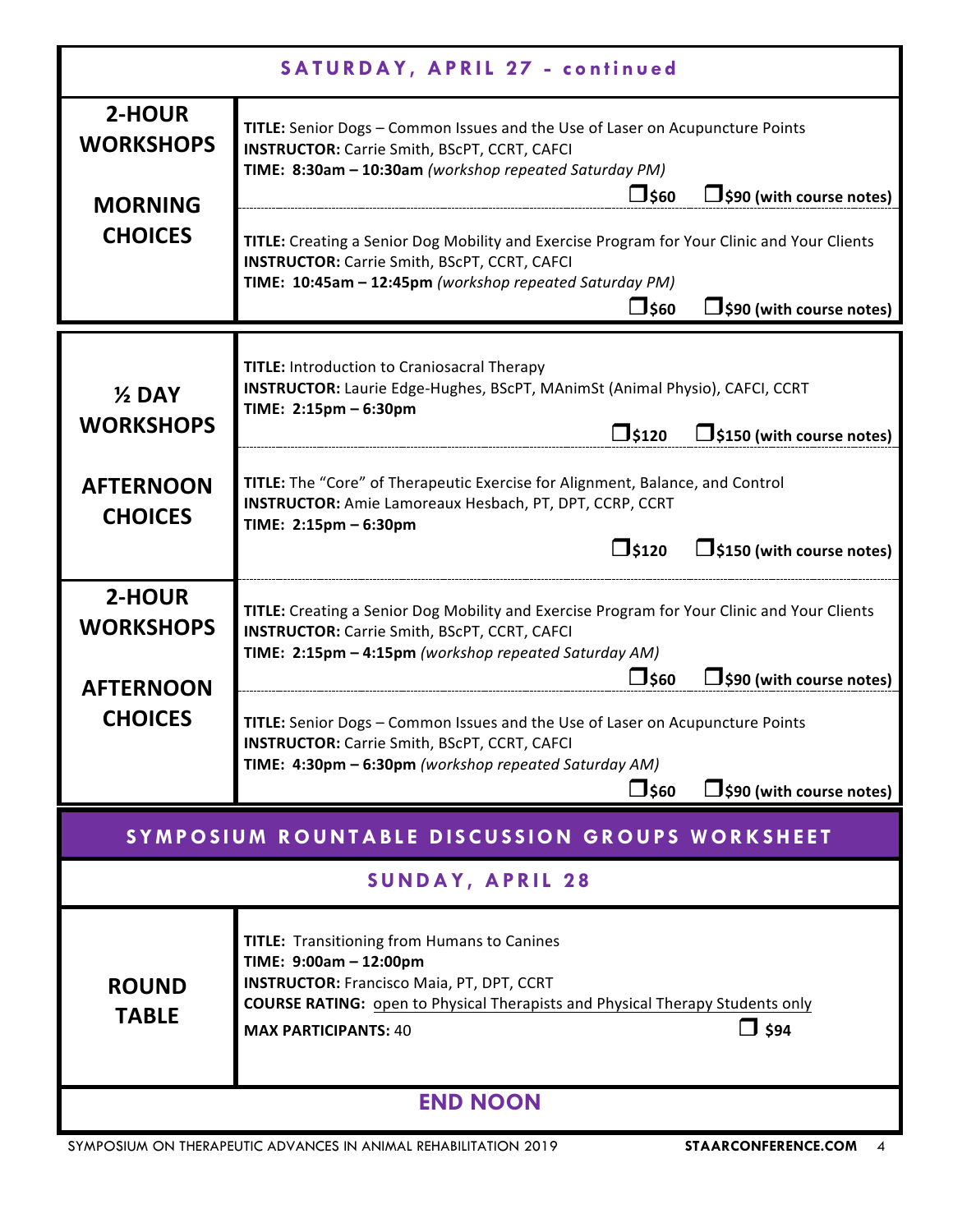### STUDENT RESPONSIBILITES & BILLING

#### **Cancellation Policy and Refund Request**

To request a refund, the Cancellation Form (available on our website at: www.staarconference.com/cancellation) must be completed and postmarked by March 15, 2019. Refunds are issued as below excluding \$50 processing fee. Cancellation refund is issued as follows:

1) Prior to February 1, 2019 (75% refund).

2) From February 1, 2019 to February 20, 2019 (50% refund).

3) From February 21, 2019 to March 15, 2019 (25% refund).

4) No refunds will be issued after March 15, 2019. Please be sure to carefully check your schedule.

#### **BILLING INFORMATION** Submit Worksheet and Billing Information via one of the following options:

FAX**: 908-439-9239**  E-MAIL**: info@staarconference.com**

MAIL: **STAAR Conference** (Check payable to: **STAAR**)

P.O. Box 11, Oldwick, New Jersey, 08858 US

#### **YOUR INFORMATION**

| <b>FIRST NAME:</b>                                             | LAST NAME:      |  |  |  |
|----------------------------------------------------------------|-----------------|--|--|--|
| CREDENTIALS (as you would like them to appear on certificate): |                 |  |  |  |
| ADDRESS:                                                       |                 |  |  |  |
| CITY:                                                          | STATE/PROVINCE: |  |  |  |
| ZIP CODE/POSTAL CODE:                                          | COUNTRY:        |  |  |  |
| TELEPHONE:                                                     | E-MAIL:         |  |  |  |

#### If paying by credit card, please complete the following information:

| TOTAL TO BE CHARGED: \$                                     |                       |  |  |  |
|-------------------------------------------------------------|-----------------------|--|--|--|
| VISA / MC#:                                                 |                       |  |  |  |
| <b>EXPIRATION DATE:</b>                                     | <b>SECURITY CODE:</b> |  |  |  |
| NAME ON CREDIT CARD:                                        |                       |  |  |  |
| BILLING ADDRESS (if different from your information above): |                       |  |  |  |
| CITY:                                                       | STATE/PROVINCE:       |  |  |  |
| ZIP CODE/POSTAL CODE:                                       | <b>COUNTRY:</b>       |  |  |  |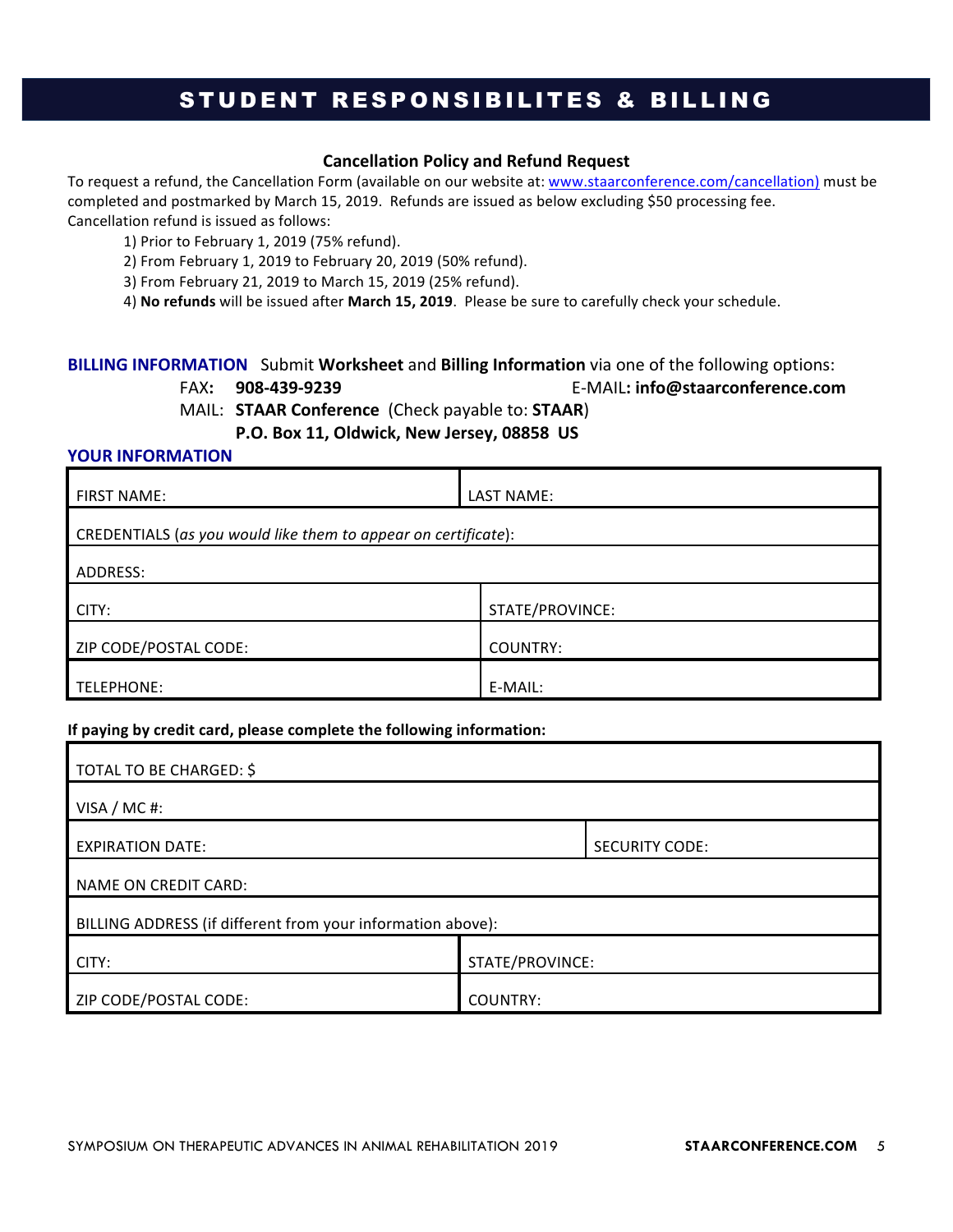# $\star$ STAAR $\star$ SYMPOSIUM WORKSHOP DESCRIPTIONS

#### **Keeping Geriatric Patients Mobile and Pain Free: Home Care and Pain Management**

**Day/Time:** Friday, 8:30am-12:45pm **Instructor:** Carmella Britt, DVM, CCRT

**Course Description:** This course will provide practical solutions for maintaining geriatric patients mobile and comfortable through the end of their senior life. We will review how physiology and biology differ in geriatric patients and how to modify pain medications and therapeutic exercises to maximize safety and efficacy. We will emphasize hands-on implementation of home care plans and solutions for common senior problems such as hindlimb weakness, urinary and fecal incontinence, bed sores, and appropriate use of assistive devices to aid in mobility.

#### **Learning Objectives**

- 1. Understand geriatric biology and physiology.
- 2. Know basic pharmacokinetics of commonly prescribed pain relievers and level of evidence.
- 3. Be able to adjust doses of medications to minimize side effects and improve outcomes.
- 4. Learn latest advancements in joint nutraceuticals and level of evidence.
- 5. Develop a home care plan for specific conditions that commonly affect geriatric and disabled dogs.
- 6. Develop effective therapeutic exercises that are simple and maximize owner compliance.
- 7. Understand assistive devices: how to choose them, measure appropriately and improve fitting.

#### **Course Outline**

Lecture

- Geriatric biology and physiology and difference from healthy adult canines
- Review of NSAID, opioid, and adjunctive pain medication pharmacokinetics and level of evidence
- Recommendations on appropriate dosing of pain medications for senior patients
- Review of latest advancements in joint supplements and level of evidence
- Common geriatric conditions faced by rehab practitioners
- Home care plan to address specific conditions
- Therapeutic exercises that work and maximize compliance
- Review of assistive devices currently on the market how to choose the best one for specific conditions

Lab

- Review therapeutic exercises on live animals that address hindlimb weakness, urinary and fecal incontinence
- Practical tools for addressing bed sores, urine scald, and other complications due to prolonged recumbency
- Practice measuring for: Walkin' Wheels, K9 carts, Eddie's Wheels, and Dog Leggs devices
- Practice manicures and pedicures to improve traction and stability
- Practice placing Toe Grips for maximum efficacy and durability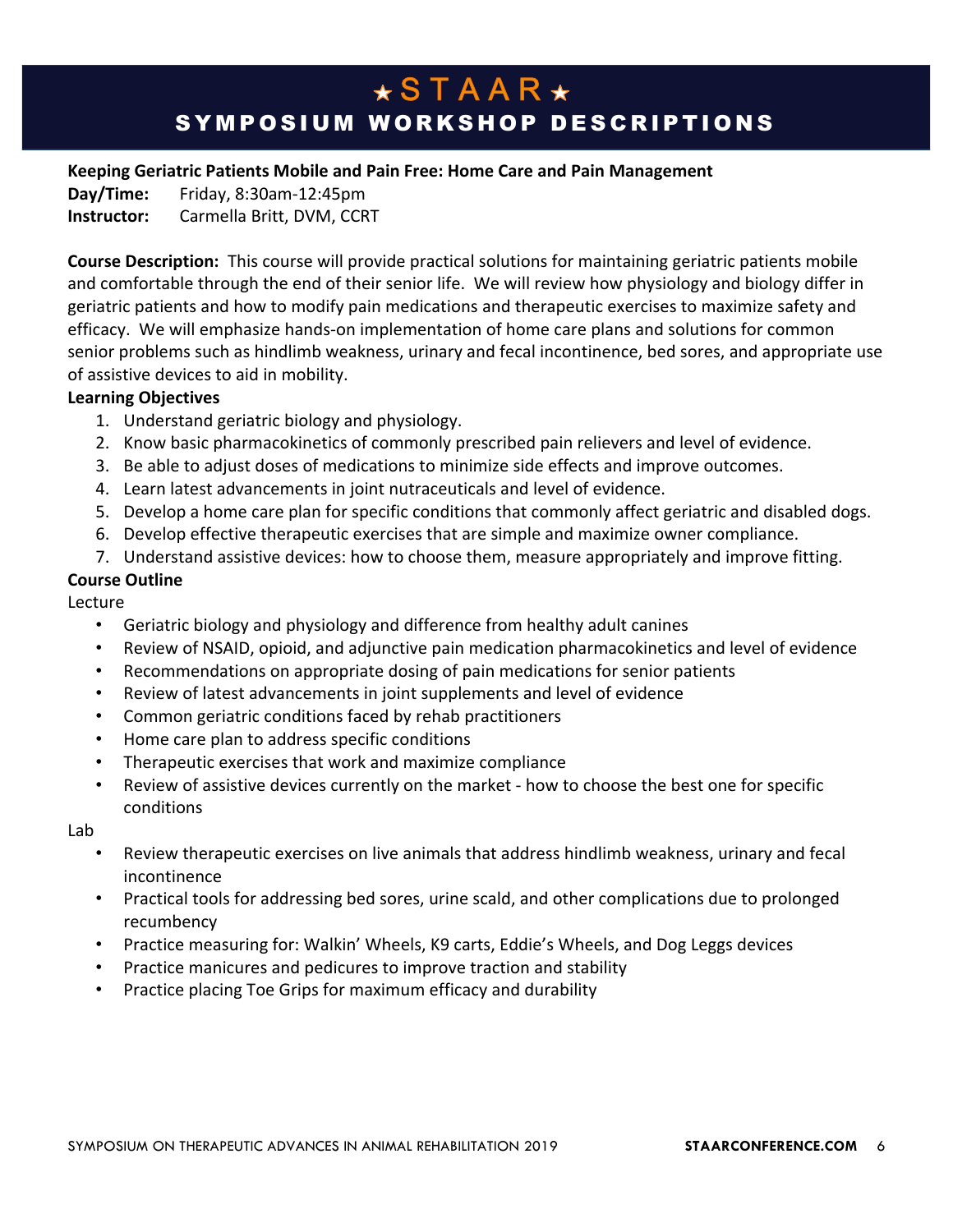#### **Mulligan Principles and Applications for Mobilization of the Canine Spine**

#### **Days/Times:** Friday, 2:15m-6:30pm

Saturday, 8:30am-12:45pm (repeated)

**Instructor:** Debbie (Gross) Torraca, DPT, MSPT, Dip ABPTS, CCRP

**Course Description:** This half-day workshop will focus on the principles of Brian Mulligan, PT, as they apply to the canine spine. The practitioner will gain an understanding of the specific principles and treatment guidelines of Brian Mulligan, specifically for manual spinal therapy, as part of a multimodal approach to the canine patient. A discussion, demonstration, and laboratory practice and assistance will aid the practitioner in the understanding of safe principles.

#### **Learning Objectives**

- 1. The participant will be able to identify the principles and applications of Brian Mulligan.
- 2. The participant will be able to understand when to apply the Mulligan principles.
- 3. The participant will be able to perform the taught Mulligan mobilizations safely and appropriately.
- 4. The participant will be able to safely utilize the Mulligan principles in a multimodal approach to canine care.

#### **Course Outline**

- Introduction to the Mulligan Principle and Techniques
- Application of Mulligan Principles to the Cervical Spine
- Application of Mulligan Principles to the Thoracic and Lumbar Spine
- Mulligan Principles as Part of a Multimodal Approach

### **Objective and Subjective Gait Analysis: Improve your Clinical Skills, Research Capacity, and Profitability**

#### **Day/Time:** Friday, 2:15m-6:30pm

#### **Instructor:** Jennifer Repac, DVM, CVA, CCRT

**Course Description:** This course is intended to improve the practitioner's ability to recognize lameness and changes in gait patterns to maximize clinical skills and profitability. There will be extensive review of normal and pathologic canine gait patterns. Participants will practice how to recognize changes in symmetry, stride length, foot patterns, and other body dynamics during gaiting. We will also review objective gait analysis and current products available on the market that can be easily implement in everyday clinical practice.

#### **Learning Objectives**

- 1. Understand and be able to recognize normal canine gaits.
- 2. Recognize and be able to identify abnormal gait patterns.
- 3. Be able to localize area of musculoskeletal abnormality based on visual gait analysis.
- 4. Learn how to evaluate symmetry, stride length, changes in body posture and foot patterns.
- 5. Perfect skills to better recognize subtle lameness.
- 6. Learn how to incorporate objective gait analysis in your practice and improve your profitability.
- 7. How to choose between available objective gait analysis products currently on the market.

#### **Course Outline**

Lecture

- Review normal canine gait cycles and types of gaits
- Understand limb and body symmetry, stance time, stride and step length, velocity, and foot patterns
- Review pathologic canine gaits and how to recognize them
- Tips on how to localize the area of musculoskeletal abnormality causing the gait change
- Review techniques that will improve recognition of a subtle lameness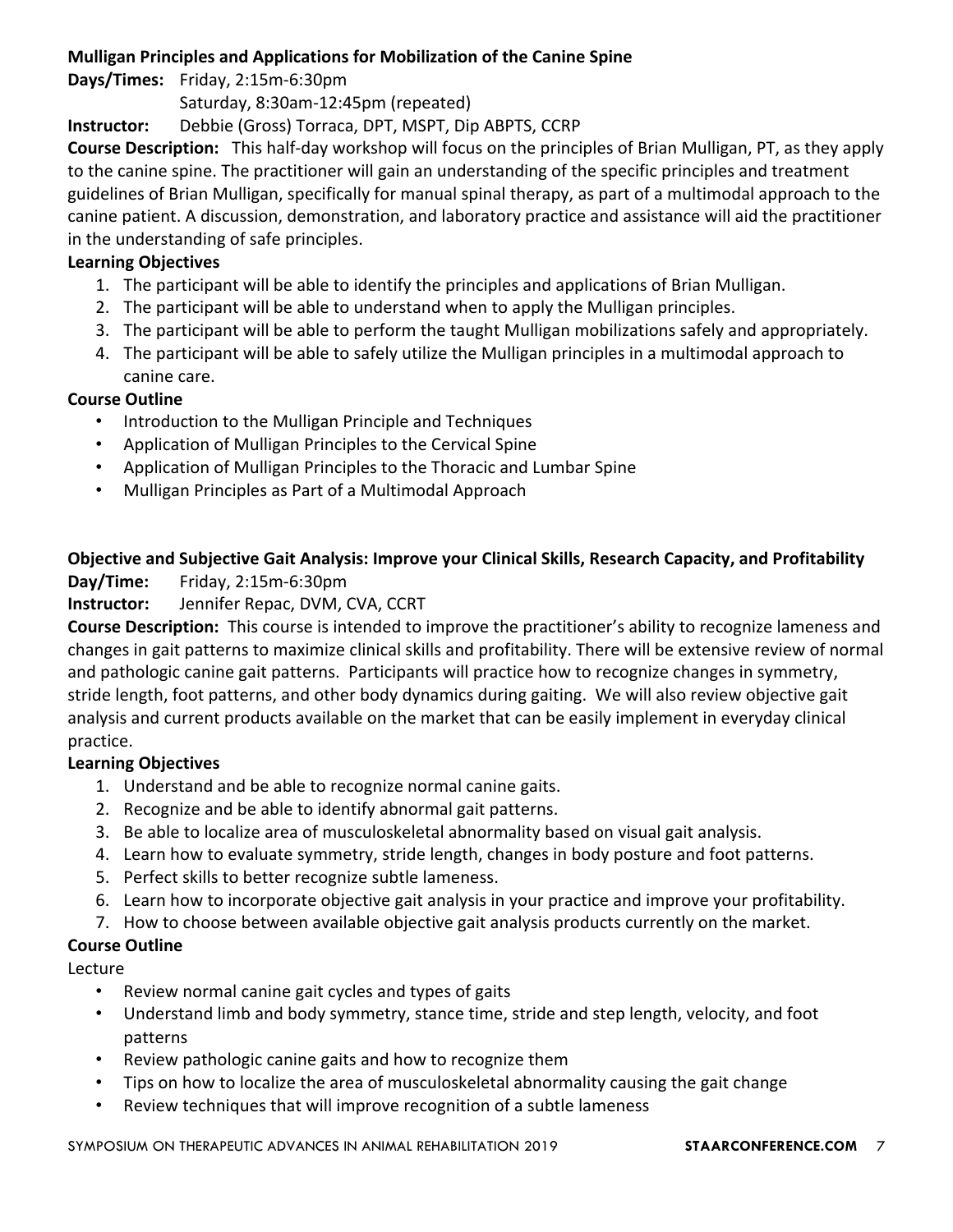#### **Objective and Subjective Gait Analysis -continued**

- Review of quantitative and objective gait analysis products currently on the market
- Recommendations on how to effectively incorporate objective gait analysis in a rehab practice
- Recommendations on gait analysis pricing to maximize clinic profitability

#### Lab

- Observe live dogs walking and identify swing and stance phase of gait cycle
- Identify type of gait pattern in live dogs
- Practice using slow motion cameras to detect subtle gait changes
- Practice exam techniques to improve detection of subtle lameness
- Demonstrate Gait4Dog walkway, Companion stance analyzer, and Gait4Dog treadmill

#### **Cross-Training and Rehabilitation for the High-Performance Athlete**

**Days/Times:** Friday, 2:15pm-6:30pm Saturday, 8:30am-12:45pm (repeated) **Instructor:** Ria Acciani, MPT, CCRP

**Course Description:** This half-day workshop will provide the canine rehabilitation practitioner with a solid understanding of how to make a cross-training/conditioning program for both the healthy athlete and the return-to-sports phase of rehabilitation. It is well known that cross-training is important to improve fitness level, performance, reaction time, speed, agility, balance, and to prevent injury. Many canine athletes do not have this foundation to perform at their best. The practitioner will learn how to perform a strength/fitness evaluation to determine specific weaknesses, areas of compensation, and decreased flexibility. They will then be given the tools to create a customized conditioning program or return-to-sport rehab plan. This will be done through lecture, demonstration, and lab.

#### **Learning Objectives**

- 1. The participant will be able to understand the importance of the return-to-sports phase of rehab and cross-training a canine athlete.
- 2. The participant will be able to perform a strength/fitness evaluation.
- 3. The participant will be able to determine level of fitness level 1-3.
- 4. The participant will be able to complete a comprehensive fitness/conditioning program or plan of care for return-to-sports phase.
- 5. The participant will be able to understand progression of exercise intensity.
- 6. The participant will be able to perform a proper warm-up and cool-down routine.
- 7. The participant will be able to perform quality strengthening/ther-ex/core stability exercises.

#### **Course Outline**

- Introduction of cross-training and conditioning principles
- Return-to-sports phase and what it should include
- Proper warm-up and cool down, with specific exercises and maneuvers
- Fitness components
- Precautions
- $\bullet$  Exercise intensity and frequency
- Strength/Fitness Evaluation
- Specific demonstration of therapeutic exercises to enhance performance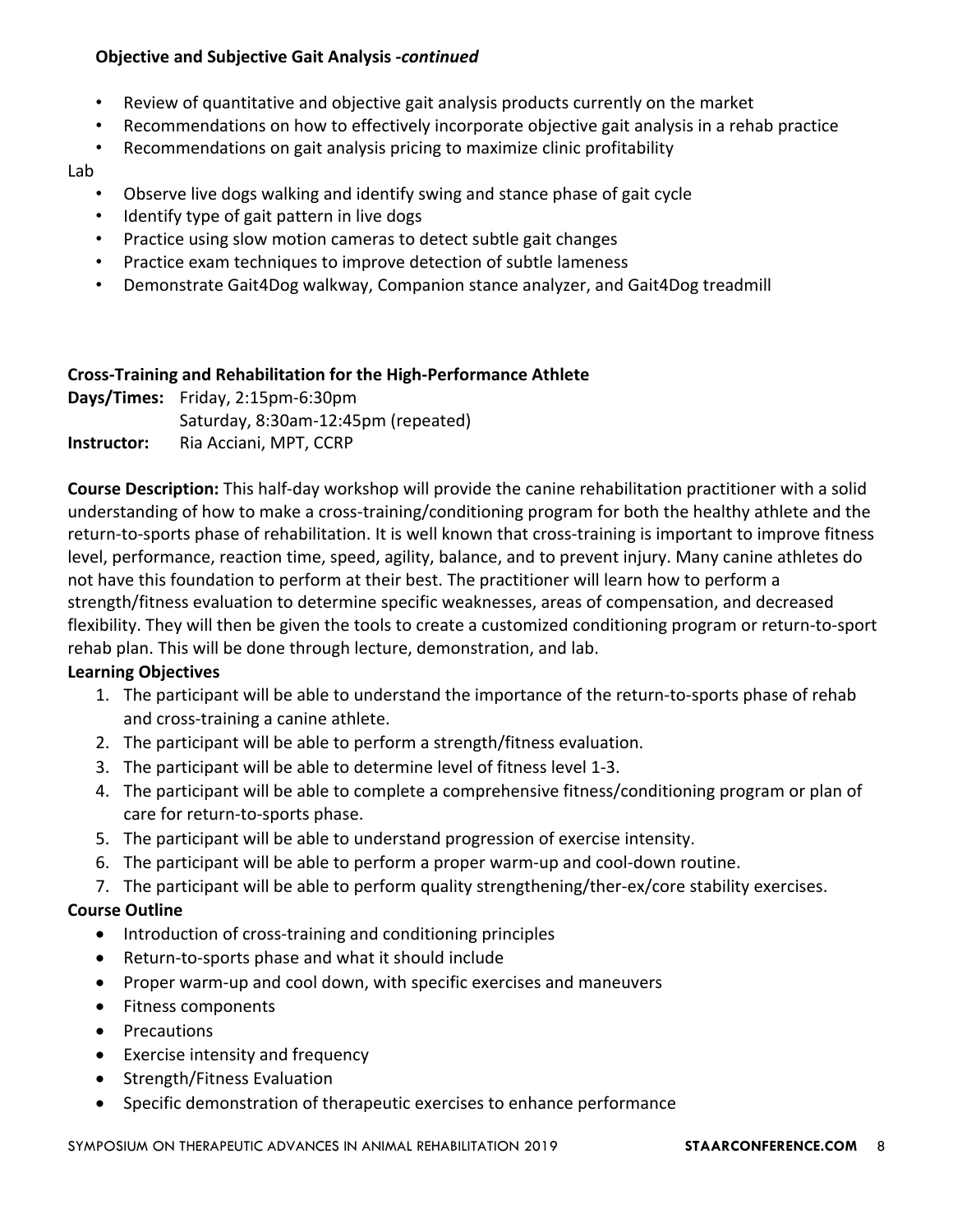#### Tap Into your Patient's Potential with Kinesiotaping

**Day/Time:** Saturday, 8:30am-12:45pm **Instructor:** Amie Lamoreaux Hesbach, PT, DPT, CCRP, CCRT

**Course Description:** This half-day workshop will provide demonstration, discussion, and practical application of Kinesiotaping for management of pain, inflammation, injury, and (neuromuscular or musculoskeletal) weakness in canine rehabilitation patients. Through a case-study format, the rehabilitation team will practice effective and safe methods of application of Kinesiotape in a variety of conditions.

#### **Learning Objectives**

- 1. The attendee will demonstrate safe methods of utilizing Kinesiotape for canine patients with pain.
- 2. The attendee will demonstrate safe methods of utilizing Kinesiotape for canine patients with inflammation.
- 3. The attendee will demonstrate safe methods of utilizing Kinesiotape for canine patients with a musculoskeletal injury.
- 4. The attendee will demonstrate safe methods of utilizing Kinesiotape for canine patients with neuromuscular weakness.
- 5. The attendee will demonstrate safe methods of utilizing Kinesiotape for canine patients with a musculoskeletal weakness.

#### **Course Outline**

- Lecture: Kinesiotaping Principles, Biomechanics, and Methods
- Lab: Kinesiotaping Methods for Canine Rehabilitation

#### **Senior Dogs – Common Issues and the Use of Laser on Acupuncture Points**

**Days/Times:** Saturday, 8:30am-10:30am Saturday, 4:30pm-6:30pm (repeated) **Instructor:** Carrie Smith, BScPT, CCRT, CAFCI

**Course Description:** This 2-hour workshop will give attendees an introduction to acupuncture, particularly with respect to senior dogs. Attendees will learn the theory of acupuncture, specific point locations, and how to use laser to stimulate the effects of acupuncture without the use of needles.

#### **Learning Objectives**

- 1. The attendee will understand the theory of acupuncture and meridians.
- 2. The attendee will understand the theory of laser with respect to indications and contraindications.
- 3. The attendee will be able to locate and stimulate 14 acupuncture points, which will aid in the treatment of senior dog conditions such as arthritis, generalized weakness, and hypomobility.

#### **Course Outline**

Lecture

- Introduction to acupuncture, meridian theory, and meridians Governing Vessel, Gall Bladder, Urinary Bladder, Liver, Kidney, Large Intestine
- Laser review- indications and contraindications
- Senior dogs common conditions that can be treated with laser acupuncture

Lab

• Point location on dogs (14 points) and treatment of points with laser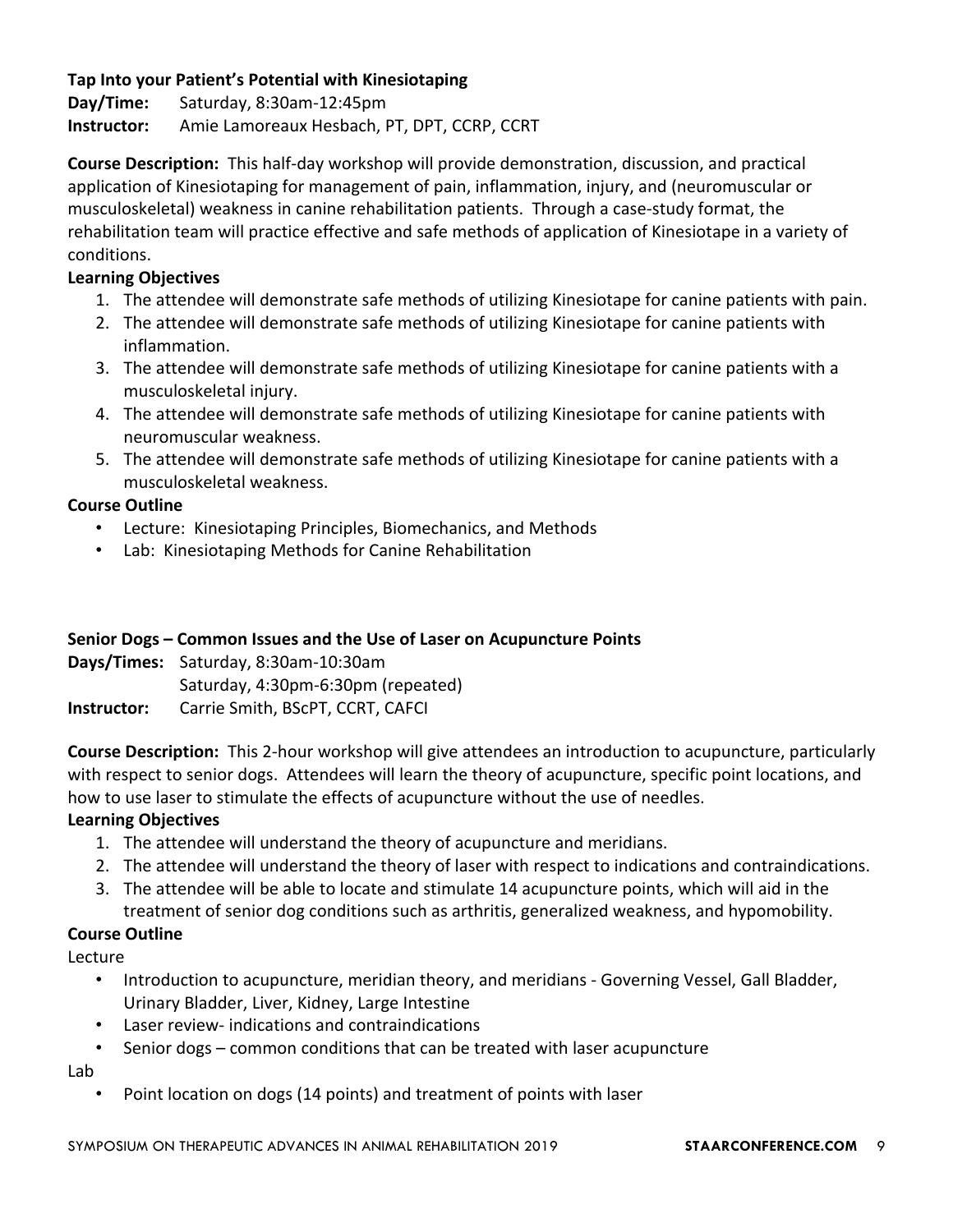#### **Creating a Senior Dog Mobility Program for your Clinic and your Clients**

**Days/Times:** Saturday, 10:45am-12:45pm Saturday, 2:15pm-4:15pm (repeated) **Instructor:** Carrie Smith, BScPT, CCRT, CAFCI

**Course Description:** This 2-hour workshop will teach attendees how to create their own 6-week Senior Dog Mobility Program. This program can be taught to clients and is designed as a weekly class. This is a great way to empower clients to help care of their aging pets and is a potential source of revenue for the clinic.

#### **Learning Objectives**

- 1. The attendee will understand common conditions seen in Senior Dogs and how rehab can improve their day-to-day function.
- 2. The attendee will learn acupuncture points for emergencies.
- 3. The attendee will be introduced to the Helsinki Pain Index.
- 4. The attendee will understand the normal signs of aging.
- 5. The attendee will be able to implement a senior exercise program using common household items.
- 6. The attendee will be able to progress core, front and hind end strengthening exercises.

#### **Course Outline**

Lecture

- Why run a senior dog program and who would benefit
- How to structure a 6-12 week class for clients
- Helsinki Pain Index, signs of aging, The Love To List
- Lab Designing a 6-week long Senior Dog Mobility Program
	- Week 1 acupuncture point for emergencies, bony landmark palpation, test the stretch, cookies at the hip/sky/feet, 2-leg balance
	- Week 2 hind end PROM (hip, stifle, tarsus, toes), acupuncture points for hind end, fascial rolling, psoas problems, reciprocal inhibition, paws-up, tunnel squats and back-ups
	- Week 3 front end PROM (shoulder, elbow, carpus, toes), acupuncture point for front end, painting, teres major problems, play-bow push-ups, puppy push-ups, pray stretch, toe mobilization
	- Week  $4$  spinal mobilization, front and side sit-ups,
	- Week 5 proprioception, body wrap, CP reflexes, highstepping, unsteady surfaces
	- Week  $6$  circuit training, putting it all together

#### **Introduction to Craniosacral Therapy**

**Day/Time:** Saturday, 2:15pm-6:30pm

**Instructor:** Laurie Edge-Hughes, BScPT, MAnimSt (Animal Physio), CAFCI, CCRT

**Course Description:** This workshop is designed to provide participants with a background into craniosacral therapy. A brief history of osteopathy (and specifically craniosacral therapy) concepts and theories will be explored. Participants will be challenged to explore a new paradigm of palpation, assessment, and treatment by feeling for and working with the craniosacral rhythm. A therapy protocol for a sample craniosacral session will be learned.

#### **Learning Objectives**

- 1. Participants will be introduced to osteopathy and craniosacral therapy.
- 2. Participants will be instructed in the indications and contraindications for craniosacral therapy.
- 3. Participants will gain a basic understanding of "gentle touch".
- 4. Participants will improve their touch skills in order to feel for craniosacral rhythm.
- 5. Participants will be instructed in concepts specific to craniosacral therapy utilization (listening, still points, release points, balancing, etc).

SYMPOSIUM ON THERAPEUTIC ADVANCES IN ANIMAL REHABILITATION 2019 **STAARCONFERENCE.COM** 10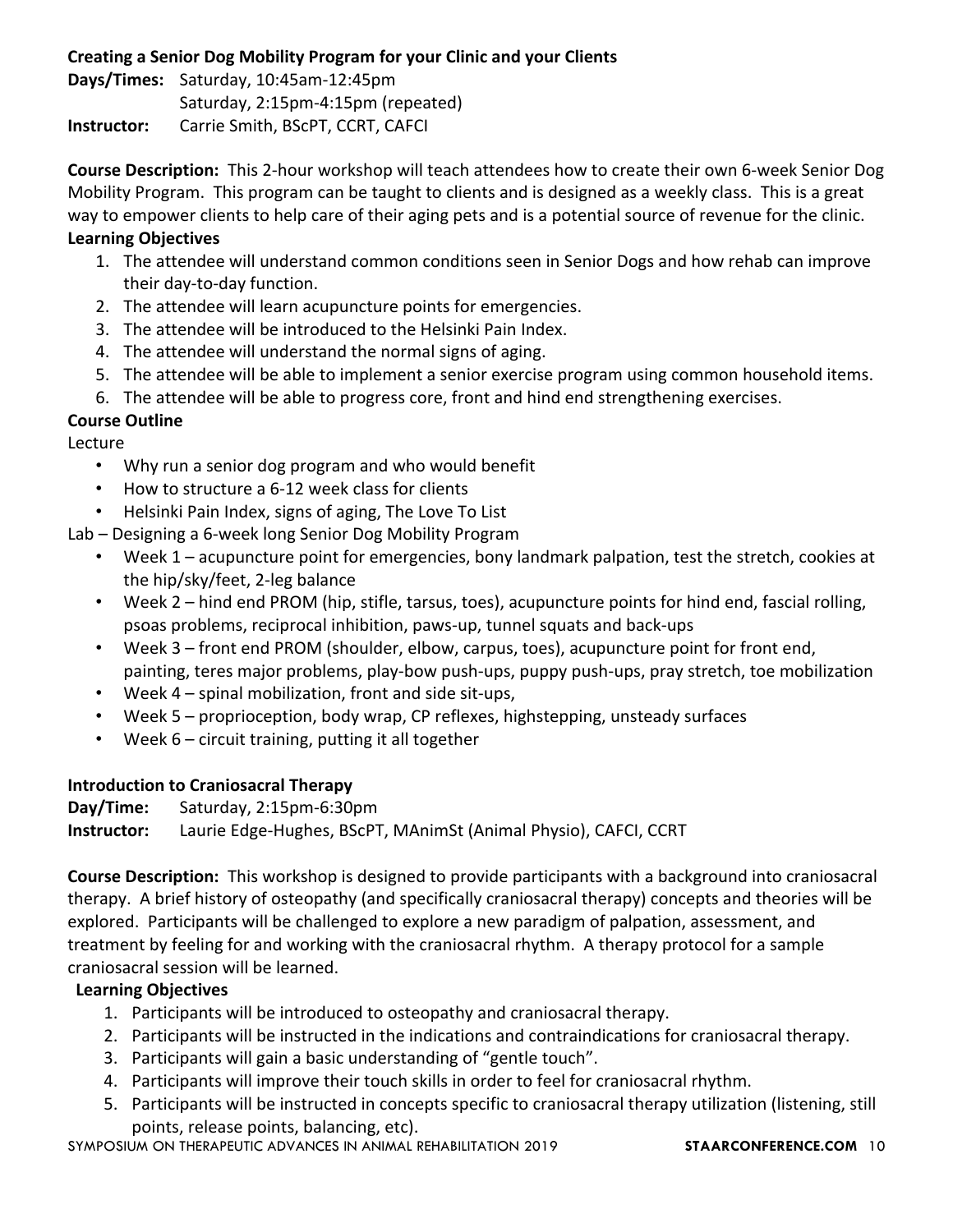#### **Introduction to Craniosacral Therapy - continued**

- 6. Participants will learn how and where to induce a 'still point'.
- 7. Participants will learn how to address the key 'release points'.
- 8. Participants will learn a multistep protocol to use in whole or in part to input craniosacral therapy into their toolkit of therapy options.

#### **Course Outline**

Lecture

- Introduction to craniosacral therapy and osteopathy
- Craniosacral rhythm, Right brain / left brain, Light forces
- Tissue release phenomenon and the therapeutic pulse, Contraindications

Lab - A Craniosacral Protocol

- Listening, Still points, Releases, L7-Se decompression, Ilial gap, Dural tube glide
- Individual spinal bones, Paired extremity bones, Balancing, TMJ, V-Spread

#### The "Core" of Therapeutic Exercise for Alignment, Balance, and Control

**Day/Time:** Saturday, 2:15pm-6:30pm **Instructor:** Amie Lamoreaux Hesbach, PT, DPT, CCRP, CCRT

**Course Description:** This half-day workshop will provide demonstration, discussion, and practical application of therapeutic exercise strategies, tactics, techniques, and progressions based on Proprioceptive Neuromuscular Facilitation (PNF) and Pilates, which will assist members of the canine rehabilitation team in providing more efficient and appropriate rehabilitation of canine patients with neuromuscular and musculoskeletal disorders, injuries, and disabilities.

#### **Learning Objectives**

- 1. The attendee will develop a logical treatment plan and therapeutic exercise progression for a canine rehabilitation patient with a neurological condition.
- 2. The attendee will develop a logical treatment plan and therapeutic exercise progression for a canine rehabilitation patient with an orthopaedic condition.
- 3. The attendee will develop a logical treatment plan and exercise progression for a canine athlete.
- 4. The attendee will develop a logical treatment plan and therapeutic exercise progression for a canine rehabilitation patient with urinary incontinence.

#### **Course Outline**

- Lecture: Principles of therapeutic exercise prescription, PNF, and Pilates
- Lab: Practical application of therapeutic exercise, PNF, and Pilates techniques in canine rehab

# ROUNDTABLE DISCUSSION GROUP DESCRIPTION

#### **Transitioning From Humans to Canines**

**Day/Time:** Sunday, 9:00am-12:00pm **Instructor:** Francisco Maia, PT, DPT, CCRT

**Course Description:** More and more physical therapists and physical therapy students have shown interest in working with animals instead of humans... can you blame them??? However, they are hitting a major barrier when researching more about this transition: lack of information. This roundtable will provide participants with answers on how to get certified in canine rehabilitation, general knowledge regarding state legislation, job and salary outlook in this field, different business models in the field, how to successfully transition from humans to animals, etc. The session will also include a live Q&A in an "ask me anything" format.

SYMPOSIUM ON THERAPEUTIC ADVANCES IN ANIMAL REHABILITATION 2019 **STAARCONFERENCE.COM** 11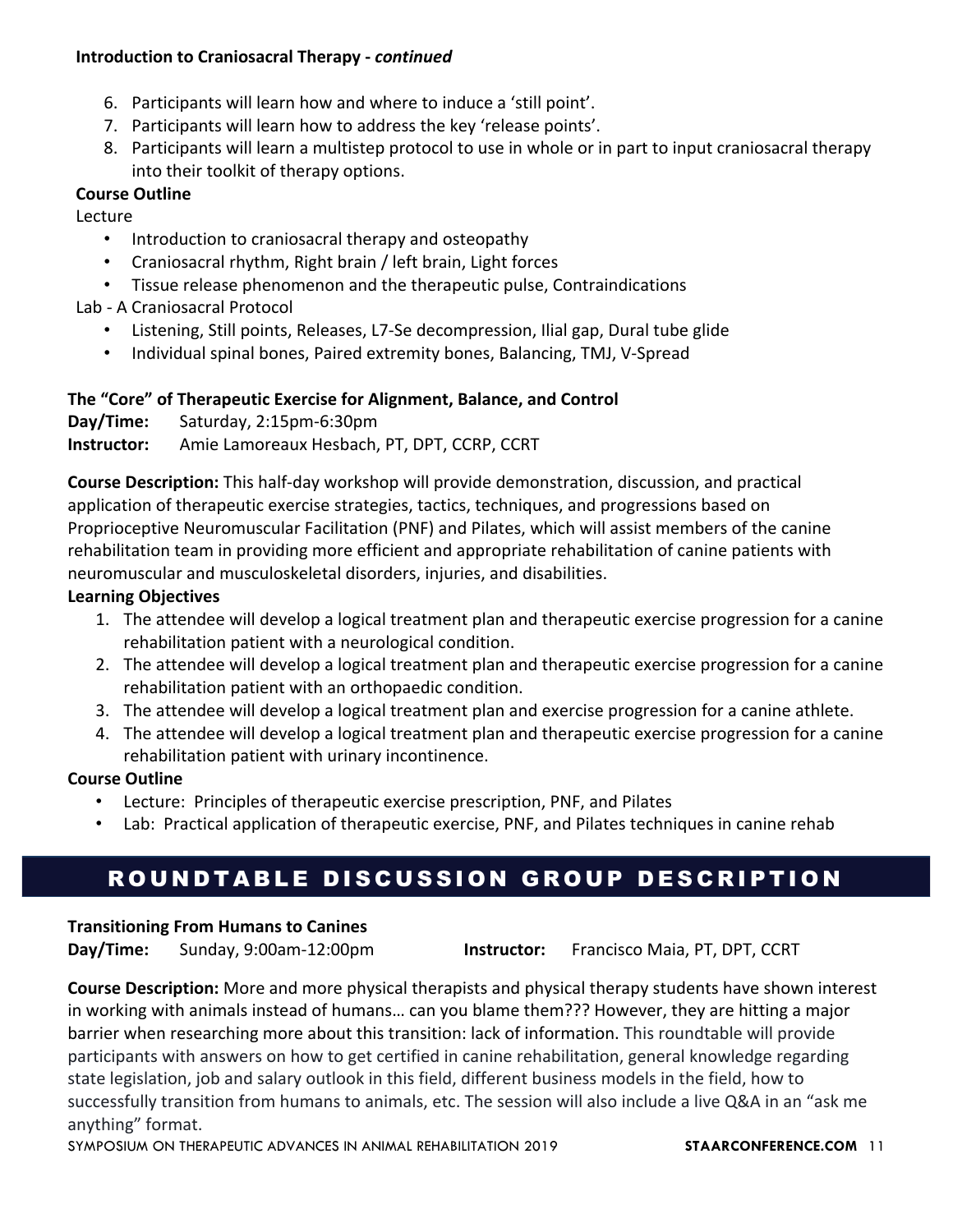# **GENERAL CONFERENCE INFORMATION AND AMENITIES**

#### **COCKTAIL RECEPTION**

Friday evening  $7:00$  pm  $- 10:00$  pm *details coming soon*

#### Please wear your lanyard for admittance.

#### **PRE-SYMPOSIUM**

Pre-symposium courses are located on 4<sup>th</sup> floor Conference Level. Breakfast and lunch are included.

#### Registration is on 4th floor.

#### **WORKSHOPS**

Symposium workshop classrooms are located on the 4<sup>th</sup> floor Conference Level.

#### **Classrooms are clearly labeled.**

Registration is on 4th floor.

#### **EXHIBIT HALL HOURS**

Friday  $- 7:30$  am  $- 6:30$  pm Saturday  $- 7:30$  am  $- 6:30$  pm

**Exhibitor hours are suggested and not mandatory.** 

#### **BREAKFAST**

Continental breakfast is provided

- on the 4<sup>th</sup> floor Conference Level,
- $7:30$  am  $-8:30$  am, Friday and Saturday.

#### **Sunday breakfast not included.**

#### **LUNCH**

Friday and Saturday Lunch Hours:

#### 12:45 pm - 2:15 pm

in the restaurant, **Social Kitchen**, on Main Level.

#### Please present hostess with your Lunch Ticket.

### **Tickets can be purchased at Registration.**

Snacks and beverages served throughout the day.

#### **COMPUTER STATIONS**

Computer stations and complimentary printers are located on the  $3^{rd}$  and  $4^{th}$  Conference floors.

#### **HOTEL CHECK OUT**

Check out is 12 (noon).

#### **ATM Machine**

Located near Vanderbilt's entrance – First Floor.

#### **HOTEL ACCESS**

The bridge entrance leading to the rear parking lot area is the pet entrance/exit area. It will automatically lock from 11:00 pm- 6:00am. If locked, please use your guestroom keycard for access. Front entrance of the hotel remains open 24-hours.

#### **FITNESS CENTER (1st floor)**

You may access the gym area on a 24-hour basis using your guest room keycard. Indoor and outdoor heated pools and hot tub hours are 6:00 am until 11:00 pm daily. For a pickup game of basketball, volleyball, or racquetball, equipment is available at the front desk.

#### **OFF-SITE RESTAURANTS** *In Florham Park*

- Puleo's Brick Oven 162 Columbia Turnpike
- Starbucks 184 Columbia Turnpike
- China Chalet  $-$  184 Columbia Turnpike
- Nonna's Italian  $-176$  Columbia Turnpike
- Panera 187 Columbia Turnpike
- Smashburger 187 Columbia Turnpike
- Thirsty Turtle 186 Columbia Turnpike *In Morristown*
- Roots Steak House 40 W Park Place
- Urban Table 40 W Park Place
- The Committed Pig  $-$  28 W Park Place
- South and Pine 90 South Street
- Origin French Thai 10 South Street
- Millie's Old World Meatballs 60 South St
- J&K Steakhouse 56 South Street
- Dublin Pub 4 Pine Street
- Tashmoo Bar- 8 DeHart Street
- Famished Frog 18 Washington Street *In Madison*
- Empire Szechuan 258 Main Street
- Slamwich Scratch Kitchen 143 Main Street
- Shanghai Jazz 24 Main Street
- Begum Palace Indian 300 Main Street
- Biladi Grill 77 Main Street
- Blue Wazabi Japanese 20 Waverly Place
- 54 Main Bar & Grille 54 Main Street
- Rocco's Pizzeria Restaurant 30 Cook Plaza
- Il Mondo Vecchio 72 Main Street
- Poor Herbie's American 13 Waverly Place

**Complimentary shuttle service available to local** stops. Contact the front desk for information.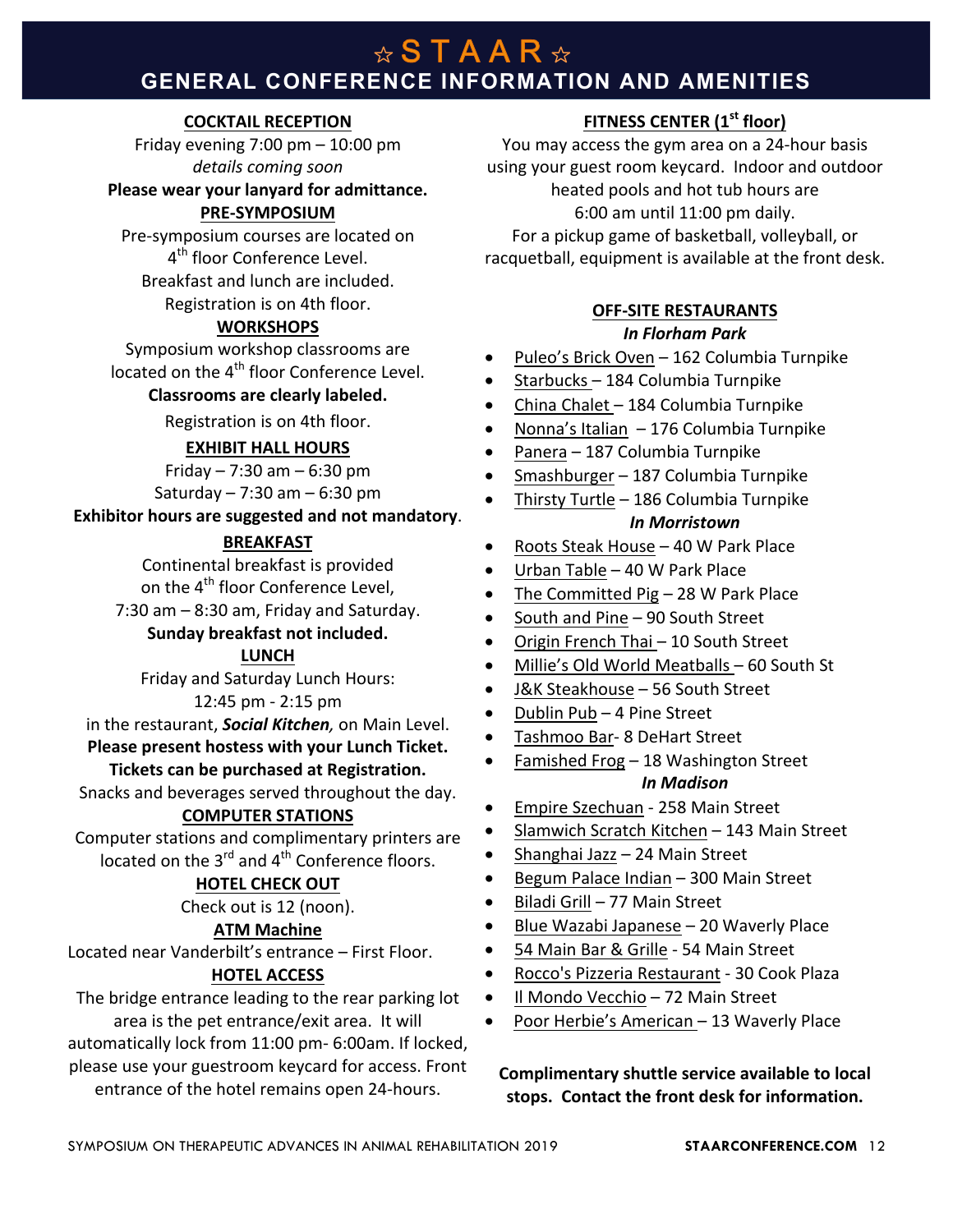# $\star$ STAAR $\star$ HOTEL & CONFERENCE CENTER INFORMATION

# WYNDHAM HAMILTON PARK 175 Park Avenue, Florham Park, NJ, US HOTEL & CONFERENCE CENTER 973-377-2424; hamiltonparkhotel.com "GROUP CODE": 04236880MD (STAAR group rate valid through March 20, 2019) *Online registrants: please contact us if rooms are no longer available.*

### **About Wyndham Hamilton Park Hotel & Conference Center**

Set in New Jersey's *Fortune 500* corridor, the Wyndham Hamilton Park experience is tailored to the business traveler. The perfect blend of comfort and convenience creates a satisfying environment, while meeting rooms and facilities promote focus and productivity.



Walk through the expansive 27,000 square-foot, IACC-certified meeting space and find innovation and inspiration all around. Fully carpeted, this ergonomically engineered environment elevates thought by eliminating distraction, while our knowledgeable meeting professionals and the full-service conference concierge are dedicated to helping with the planning and execution of various details, freeing you to focus on your meeting objectives.



Each of the 219 guest rooms and suites exudes contemporary comfort. Deep, plush beds, thirsty towels, and natural light are just some of the accents that will please all the senses. Gaze out on rolling lawns and lush gardens, or simply stretch out and unwind. 



As a guest at Hamilton Park Hotel, you will enjoy the following amenities and services:

- Business center
- Fitness center with indoor/outdoor pool
- Free parking
- Rooms include:
	- o room service
	- o USA today newspaper
	- o free Wi-Fi
	- $\circ$  Keurig coffee maker
	- $\circ$  laptop safe

# 18 miles from Newark Liberty International Airport 30 miles from New York City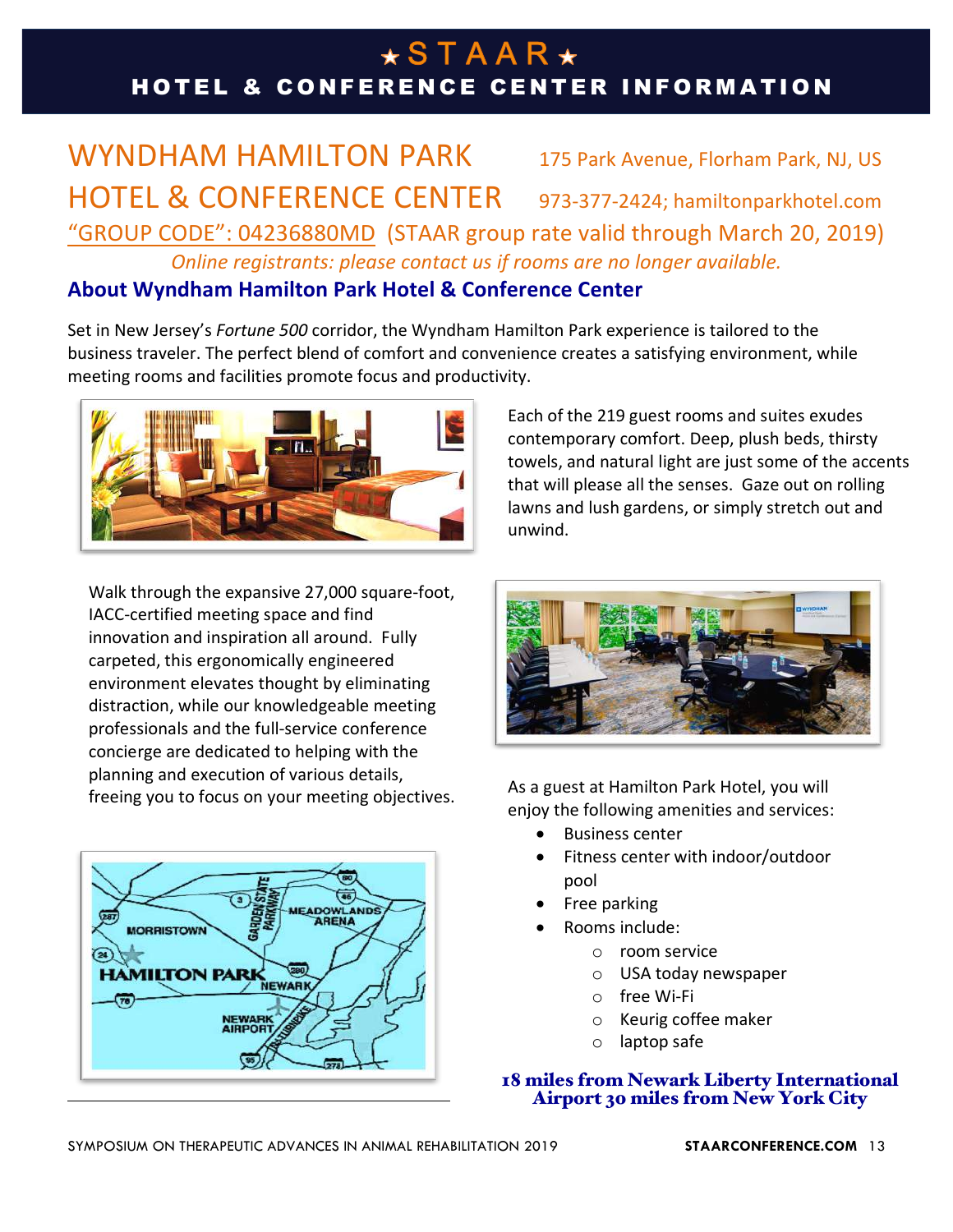# $\star$ STAAR $\star$ COURSE LEADERS



**Ria Acciani**, MPT, CCRP Co-Owner Advanced Canine Rehabilitation Center Warren, New Jersey, US

Ria Acciani received her Masters in Physical Therapy degree from The University of St. Augustine, Florida, and trained directly with Stanley V. Paris, PT, PhD, FAPTA. Ria has over 20 years of experience in human Physical Therapy, and has specialized in Canine Rehabilitation for more than 17 years. She received her CCRP from the University of TN and was the first Physical Therapist (PT) in New Jersey to practice on dogs (2000).

Ria and her husband, David (also a licensed PT, CCRP), own and operate the Advanced Canine Rehabilitation Center, a practice in Warren, New Jersey, that focuses on orthopedic and sports rehabilitation of performance and sporting dogs. 

Ria travels extensively to regional, national, and international dog competitions, and works with top-level competitors. She is the Official Therapist for the AKC US World Team, IFCS US Agility Team, WAO US Agility Team, and has travelled with these teams since 2010. Additionally, she provides instructional seminars on a variety of topics for dog handlers and educates them on how to prevent injury and enhance performance within their sport.

Ria worked closely with Dr. Sherman Canapp and VOSM to establish the rehabilitation protocol for various shoulder and elbow conditions; the protocol is in current usage at VOSM and in Ria's own practice. Ria has published articles in Veterinary Surgery and Clean Run, and has presented at STAAR (since 2010), IAVRPT, ARSIG/APTA, and SCIVAC (Italian Companion Animal Veterinary Association). She is a Board Member for ARSIG/APTA and a Member of AARV. Ria and David continue to practice, travel, and teach. During their spare time, they enjoy being with their 3 children and 2 border collies. The children are competitive swimmers, and their schedules turn parents into taxi drivers!



**Carmella C. Nugent Britt**, DVM, CCRT Integrative and Rehabilitative Medicine Service Animal Medical Center New York, New York, US

Dr. Carmella Britt graduated from Ross University School of Veterinary Medicine in 2016. She completed her clinical year at North Carolina School of Veterinary Medicine. After graduating from veterinary school, she completed a small animal rotating internship at the Veterinary Specialty Hospital of the Carolinas in Cary, North Carolina. She is certified in canine rehabilitation through the Canine Rehabilitation Institute. Dr. Britt is currently a resident in Canine Sports Medicine and Rehabilitation at the Animal Medical Center. Her interests include canine sports medicine, rehabilitation for critically ill patients and regenerative medicine.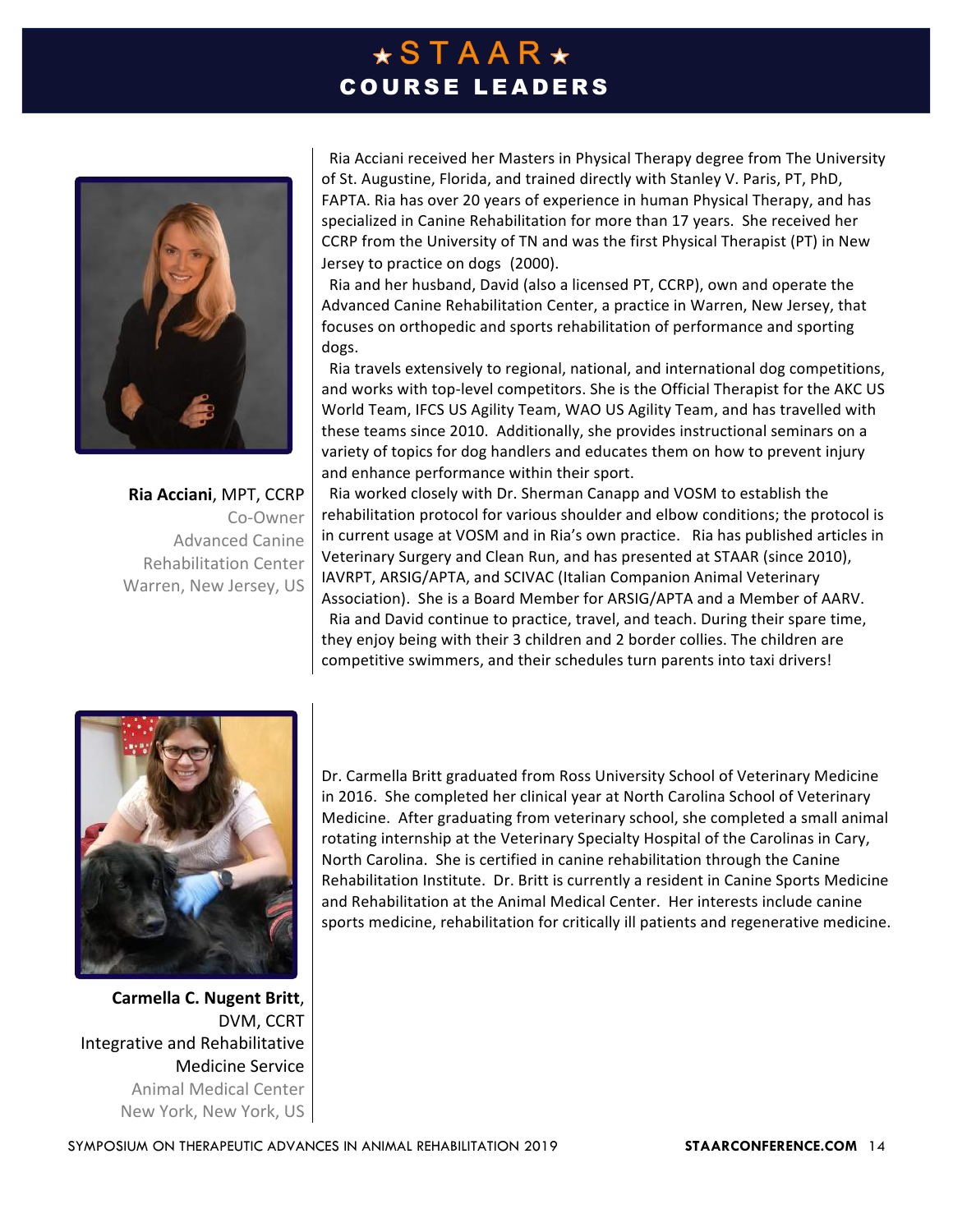

**Laurie Edge-Hughes**, BScPT, MAnimSt (Animal Physio), **CAFCI, CCRT** Co-Owner The Canine Fitness Centre Ltd. Calgary, Alberta, Canada

Laurie Edge-Hughes obtained her Bachelor of Science in Physical Therapy from the University of Alberta in 1993 and has since focused her post-graduate training on orthopedics, osteopathy, acupuncture, and animal rehabilitation. Additionally, she completed her Master of Animal Studies in Animal Physiotherapy through the University of Queensland (Australia) in 2006.

Laurie has the honor of having taught the first canine physiotherapy/physical therapy courses in Canada (1999), the USA (1999), and Australia (2001). She has been involved in the Animal Rehab Division since its inception in 1994 and teaches canine physiotherapy and rehabilitation courses for the Animal Rehab Division of the Canadian Physiotherapy Association (CPA). Additionally, she presently holds the position of Past-Chair & Advocacy Lead for the Animal Rehab Division of the CPA. She taught for ten years for the Canine Rehabilitation Institute in the USA, and lecturers internationally as often as able.

Laurie's biggest teaching venture is currently via www.FourLeg.com, an online educational platform for continuing education in canine rehabilitation / physiotherapy. Laurie co-owns and practices out of the Canine Fitness Centre Ltd (www.caninefitness.com) in Calgary, Alberta.



**Amie Lamoreaux Hesbach**, PT, DPT, CCRP, CCRT Owner EmpowerPhysioPeT Boston, Massachusetts, US

Amie Lamoreaux Hesbach is a doctor of physical therapy with over twenty years of experience with human patients and over seventeen with small animal patients. She has expertise and experience in the application of manual therapy techniques (including IASTM), therapeutic and functional exercise training, injury prevention, and proprioceptive and neuromuscular retraining in orthopaedic, athletic, and neurologic patients and clients.

Dr. Hesbach was educated at the University of Montana (DPT, Physical Therapy), the Medical College of Virginia (MS, Physical Therapy), and Slippery Rock University of Pennsylvania (BS, Biology). She completed a post-graduate residency in Proprioceptive Neuromuscular Facilitation at the Kaiser Foundation Rehabilitation Center in Vallejo, California and is certified in Kinesiotaping. She has since modified these techniques for use with her animal patients.

Dr. Hesbach is certified in Canine Rehabilitation through both the University of Tennessee (UT) and the Canine Rehabilitation Institute (CRI). As a Certified Clinical Instructor, she has supervised externships for both physical therapy and veterinary students. Dr. Hesbach has published and lectured on both human and canine rehabilitation in the United States, the United Kingdom, Italy, and Japan. 

Dr. Hesbach is the past President of the Animal Rehabilitation Special Interest Group of the American Physical Therapy Association (APTA). She owns and operates *EmpowerPhyioPeT*, an in-home animal rehabilitation and physical therapy practice near Boston, Massachusetts.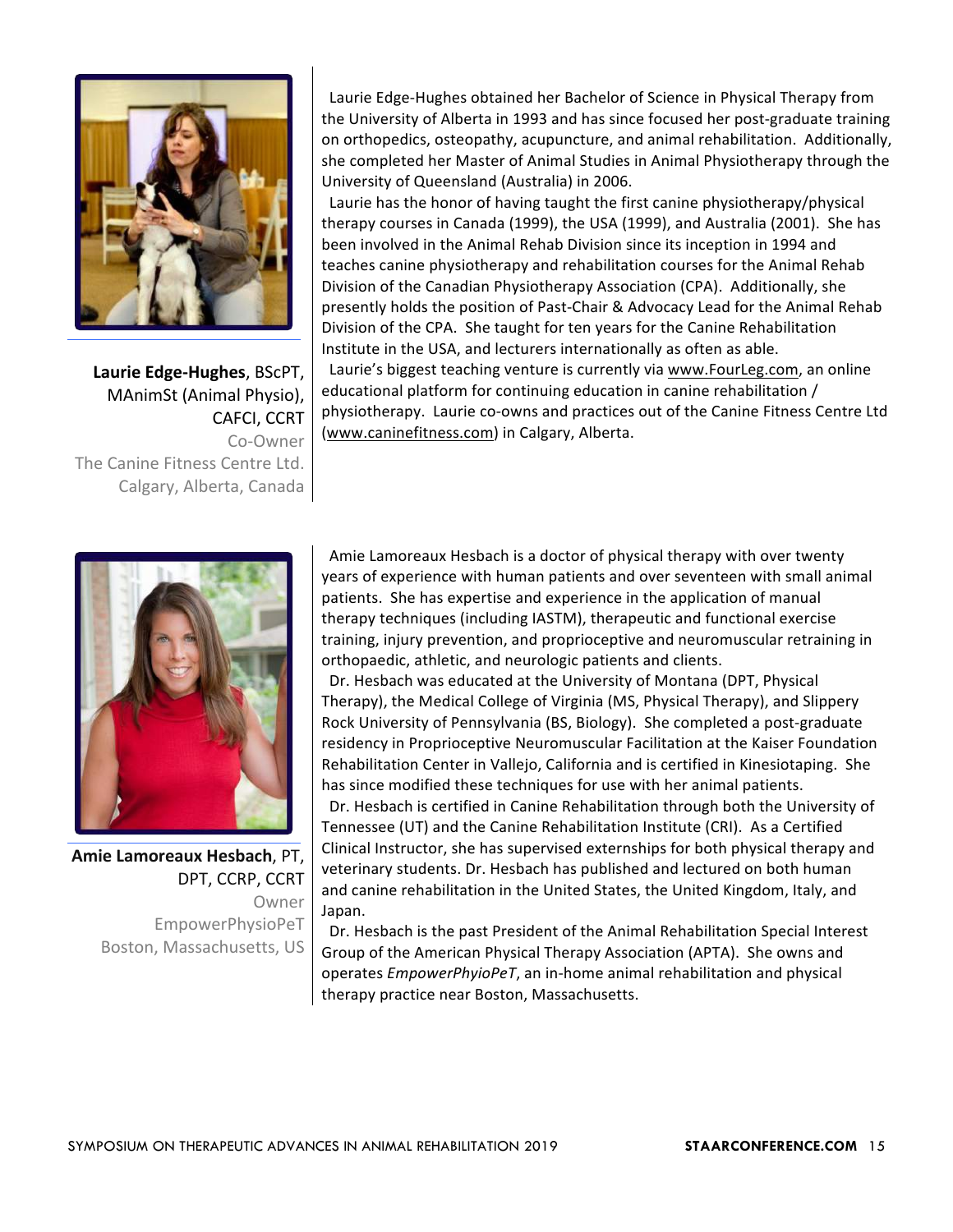

**Francisco Maia, PT, DPT, CCRT** Owner TheK9PT Chicago, Illinois, US

Francisco Maia was born in Brazil and moved to the United States in 2005. He received a Bachelor of Science in Exercise Science degree from Indiana University in 2009, and a Doctor in Physical Therapy degree from The University of Pittsburgh in 2012. Francisco decided to combine his knowledge of physical therapy with his passion for animals and was certified as a CCRT by CRI in 2015.

Francisco has a mobile canine rehabilitation business, TheK9PT, that serves Chicago and nearby suburbs. Through his personal and professional struggles when transitioning from human to canine rehabilitation, he learned how to start a mobile business from scratch and grow it into a successful 6-figure business. He has made one of his life goals to empower physical therapists who want to make that transition in a successful way, without going through the financial struggles and frustrations that most endure.



**Jennifer Repac, DVM, CVA, CCRT** Integrative and Rehabilitative Medicine Service Animal Medical Center New York, New York, US

Dr. Jennifer Repac is a second-year resident in the Integrative and Rehabilitative Medicine Service at the Animal Medical Center in New York City. She is certified in both canine rehabilitation and acupuncture.

Dr. Repac graduated from the University of California Davis in 2009 and spent her first 4 years in general practice in New York City. She then spent 2 years working as a veterinarian and teacher for a small animal practice in Beijing. She then completed a Integrative and Rehabilitative Medicine specialty internship at the Animal Medical Center prior to starting her residency.

Her interests include geriatric medicine, integrative medicine, assistive devices, thermography, and education.